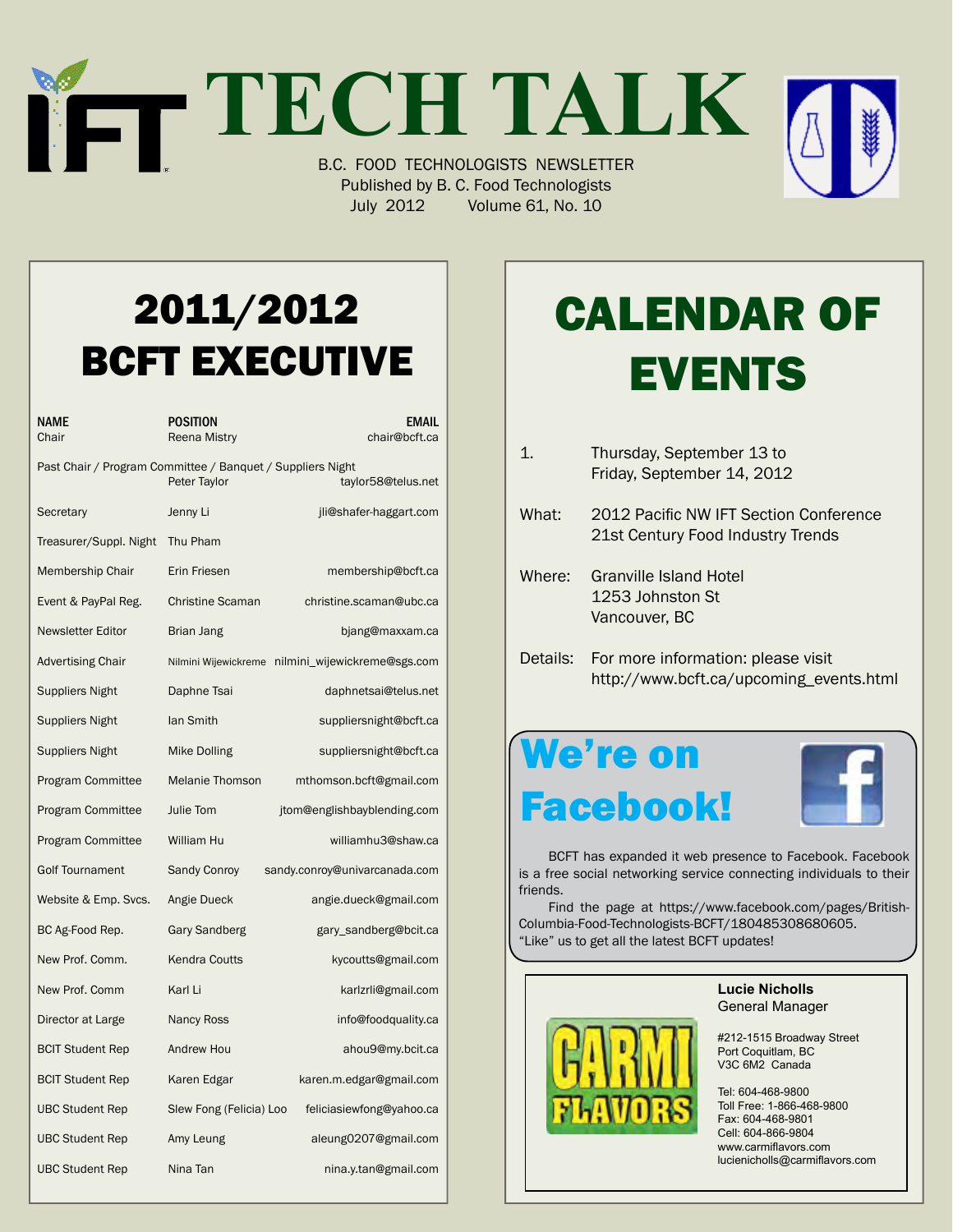#### July 2012, Vol. 61, No. 10 PAGE TWO

### British Columbia Produces Award Winners!

A number of BCFT members received awards at the CIFST (Canadian Institute of Food Science and Technology) national conference held in Niagara Falls at the end of May. Brief descriptions of the award winners are given below. More details can be found on the CIFST website at www.cifst.ca, in the awards section.

 Margaret Daskis received the Food Safety & Quality Award, recognizing her commitment to the enhancement of safety and quality of food products in British Columbia. Margaret created her consulting company, Fresh Ideas and Solutions, in 1999. In her capacity as President and



*CIFST Award Winners Reena Mistry, Dr. Tim Durance, Paul Wong (representing Daiya Foods), Dr. Joe Mazza and Margaret Daskis, with Anne McCannel (third from the right).*

Owner, Margaret has assisted many companies. Her focus has been on effective and functional HACCP programs. She has introduced & implemented ISO 9001:2000 in two manufacturing facilities, and worked with non-profit societies to develop value-added products and food safety training programs. Working with the Small Scale Food Processors Association, she administered the Food Safety Initiative program as an assessor and consultant. Margaret held key roles on the BCFT executive from 2003 to 2010, and continues to support the organization as an active member.

 Dr. Tim Durance is Director, Chairman and co-CEO of EnWave Corporation, and Professor in Food, Nutrition and Health at UBC. Dr. Durance received the Fellow of the Institute Award for his outstanding research, technical direction, publications, teaching, and service to the community. Dr. Durance's work has generated sixteen patents, and numerous publications. His applied research meets the objective of CIFST to "promote quality, safety and wholesomeness of the food supply through applications of food science and technology".

Dr. Durance also received the CEO of the Year Award for his work with EnWave, a company that is developing a new industry standard for the dehydration of food, liquids, and pharmaceuticals. EnWave's current technology dates back to 1996 when Dr. Durance developed the first prototype Radiant Energy Vacuum ("REV") machine at the University of British Columbia. Since then, EnWave has produced and sold commercial-scale, continuous machines for food dehydration, and developed a number of prototypes for drying bulk liquids and pharmaceuticals in vials. EnWave has been named one of the TSX Venture Top 50 companies for three consecutive years. In January 2012, the Investment Agriculture Foundation of B.C. awarded Dr. Durance the Award of Excellence for Innovation in Agriculture and Agri-Food, in recognition of his innovative thinking and contribution to the BC food industry.

Dr. G. (Joe) Mazza, who recently retired from Agriculture and Agri-Food Canada, received Emeritus Membership. As one of the first scientists studying anthocyanins and other natural products, Dr Mazza became recognized as a world leader in this field. He has authored or co-authored over 200 research papers, several critical reviews,

over 30 book chapters and five books. In 2002, he received the Queen's Golden Jubilee Medal for his work in the area of functional foods and nutraceuticals. In 2005 he was named by the Information Sciences Institute as 'a world's most cited and influential researcher' in agricultural sciences. Dr. Mazza has recently created Mazza Innovation Ltd., a company which provides extraction systems for high value phytochemicals from plants.

 Reena Mistry received the newly created Student Leadership Award, recognizing her outstanding leadership demonstrated through her many activities. Reena has been very active with the BCFT executive over the last several years. In 2007, she became involved as the UBC Student Representative. In 2008, she continued on as director-atlarge. In 2009, she became secretary for the organization, and remained in this position for two years. Since 2011, she has taken on the lead role of BCFT chair, and has spearheaded the New Professionals committee to target engagement of recent graduates and new members of the industry. As a UBC student, Reena has served as a Senior Student Mentor, and the Food Science Graduate Student representative at UBC faculty meetings. In 2010 and 2011, she was VP of Membership Experiences for the IFT Student Association. She assisted in the organization of a mixer for new professionals at the IFT annual meeting recently held in Las Vegas. Reena works full-time for Daiya Foods, and is expected to complete her M.Sc. in Food Science in the summer.

 Daiya Foods Inc. received the Gordon Royal Maybee Award in recognition of their outstanding applied development. The company, which was founded in January 2008, owns proprietary technology and know-how that *cont. on p. 3*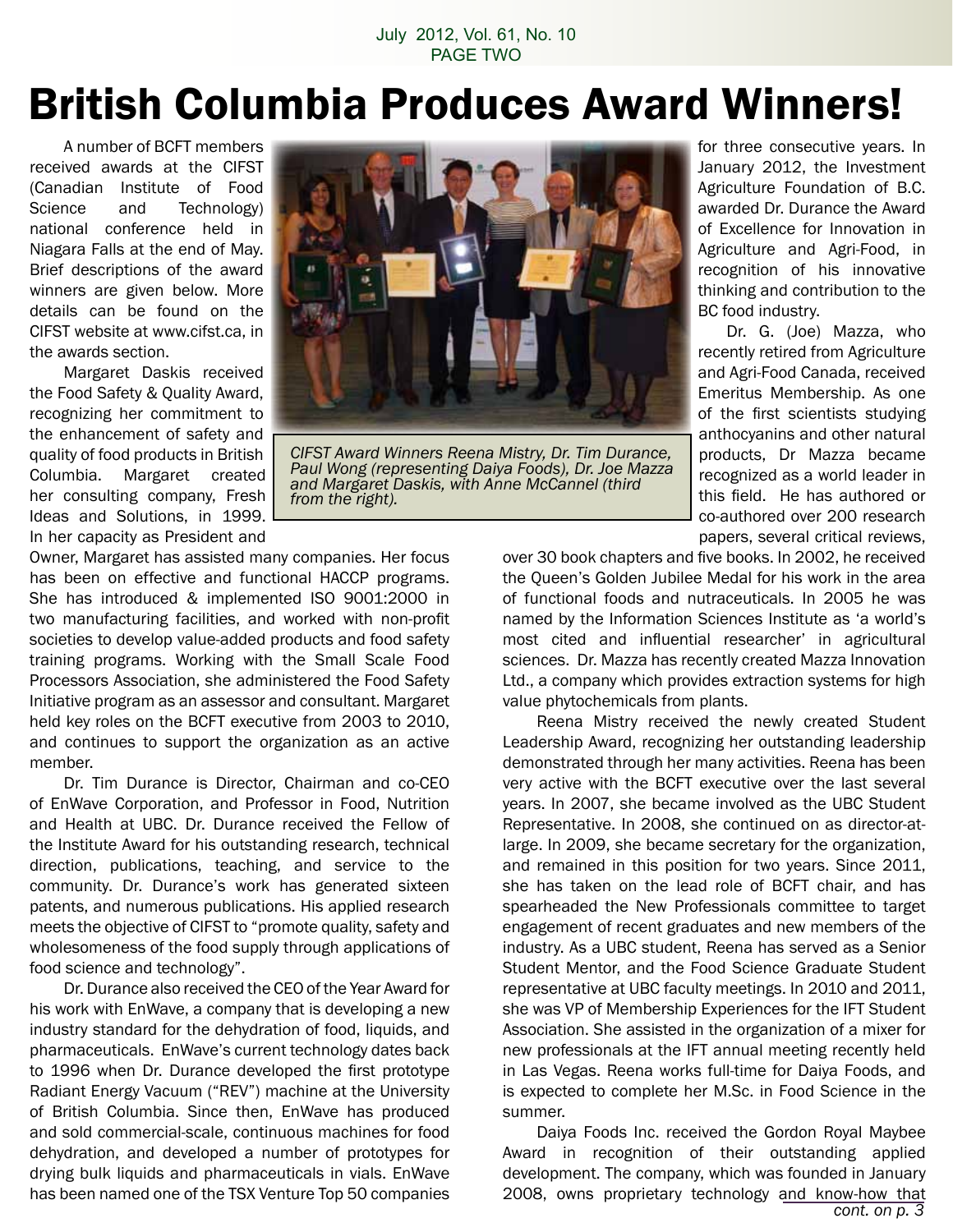#### July 2012, Vol. 61, No. 10 PAGE THREE



*UBC M.Sc. student Orly Varon, winner of the CIFST Student Poster competition*

enables it to produce both hard and soft varieties of its vegan cheese alternative. Currently the company is producing commercial-scale quantities of its cheddar and Italian blend (mozzarella style) products. Daiya has just launched its second generation of soft cheese varieties (eg: Cheddar, Jack, and Havarti Jalapeno). Over the last few years, this young company has been recognized for their outstanding product development through several prestigious honours and awards.

 Orly Varon, a M.Sc. student in Food, Nutrition and Health at UBC, received first place in the Student Poster competition for her poster titled 'Characterization of the Antimicrobial Activity of the Chilean Tinamou (Nothoprocta Perdicaria) Egg White Ovotransferrin'. Orly's academic advisor is Dr. Christine Scaman.

Sincere congratulations are extended to all the winners!

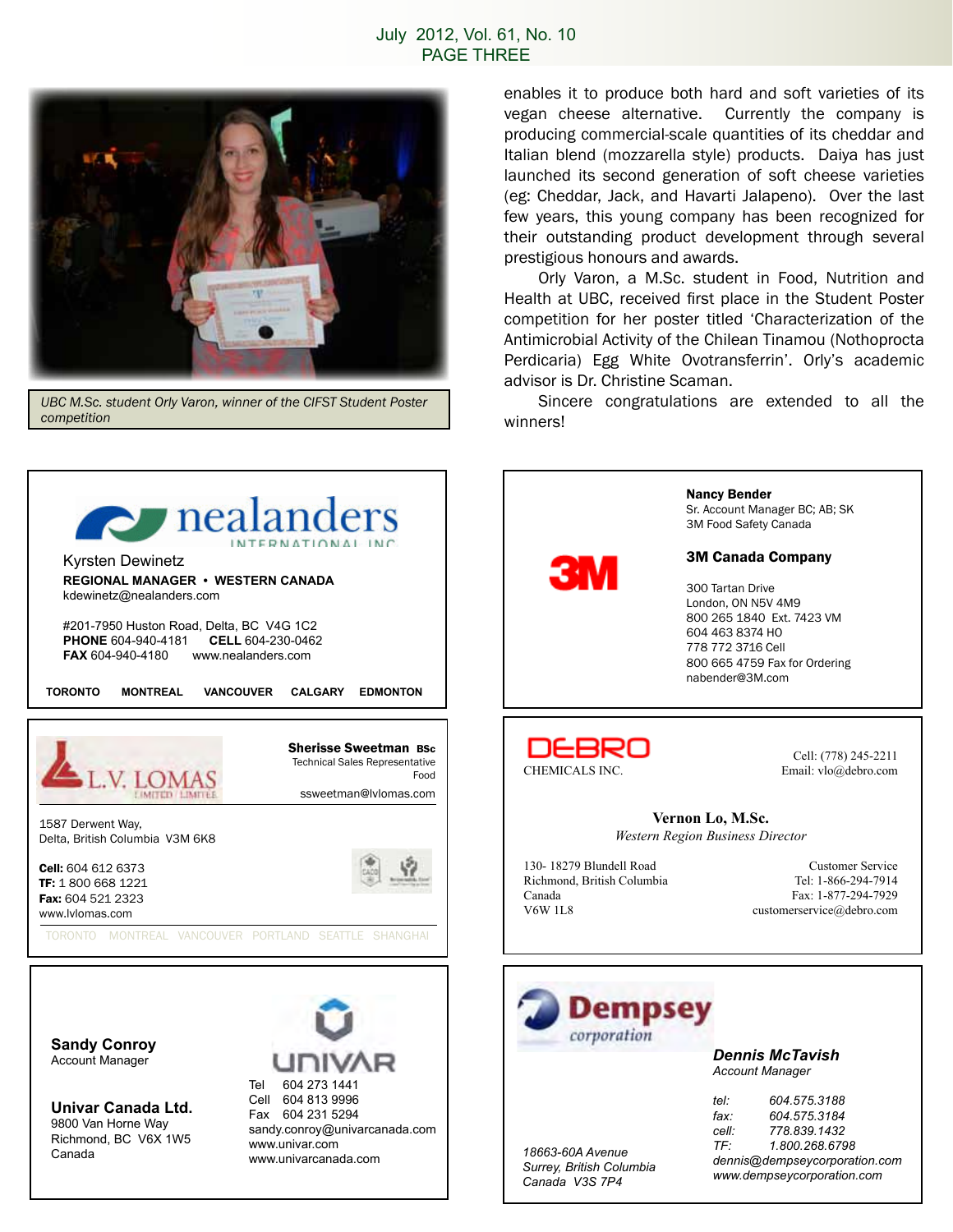July 2012, Vol. 61, No. 10 PAGE FOUR

### BCFT Annual Golf Tournament and Banquet

 The BCFT Golf and dinner banquet was held on Juneuary 7, 2012 at Green Acres golf course under liquid sunshine. We would like to thank retirees John and Gay Soutter for supporting this event every year and for being the first group out to lead the way through all 18 wet holes. Special thanks to Paul Cole (Bell Flavors & Fragrances) for making an effort to bring his group north but having to turn back because they didn't have the proper rain gear, we will do our best for sunshine next year. Our men's longest drive winner was Raj Dhillon (The Original Cakerie) and for women it was Lucie Nicholls (Carmi Flavors). The winning team at 2 under par was Dave King and Wade Godin (Sandel Foods) and Lucie Nicholls (Carmi Flavors). Congratulations to all the winners and to everyone for slogging through all 18 holes.

The following companies generously donated gifts, if we missed anyone, we apologize.

*3M Canada Company LV Lomas BC Importers Innophos Barry Callebaut Canada Kerry Bell Flavors & Fragrances Univar Brenntag Metarom Neotech Church & Dwight Northern Gold Foods Debro Chemical Inc. Olympic Dairy Dempsey Corp Pacific Blends Fresh Ideas and Solutions Quadra Ingredients Garden Protein Sensient Colors Hain Celestial/ Yves Veggie Sensient Flavors Carmi Flavors Nana's Kitchen IG MicroMed Environmental ICL Performance Products*



*BCFT Golf Winning Team - Dave King, Wade Godin, and Lucie Nicholls*



*BCFT Golf Men's Longest Drive winner Raj Dhillon*



*BCFT Golf Women's Longest Drive winner Lucie Nicholls*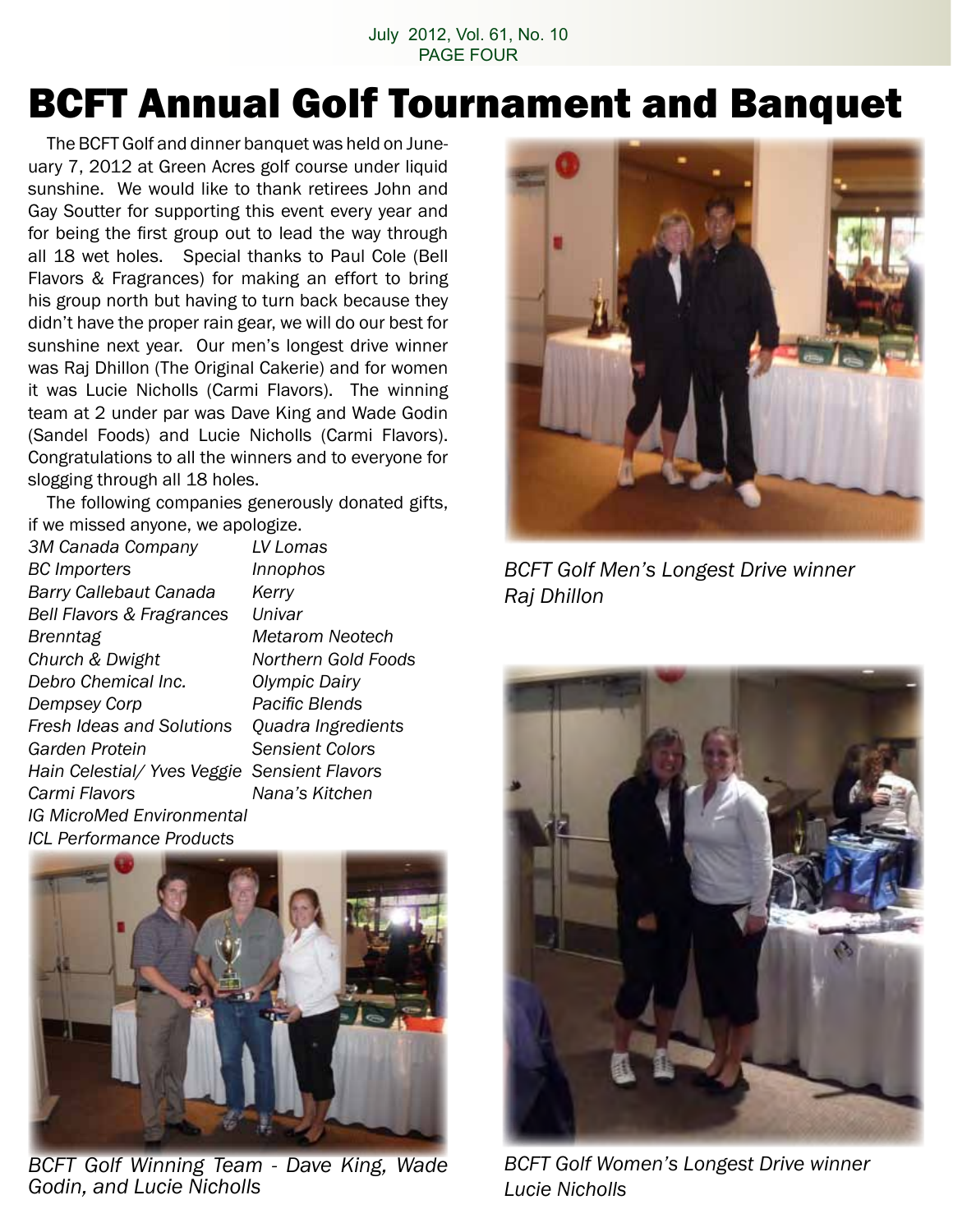### Challenge Cup at the 50th CIFST conference

 Eight students from the University of British Columbia (UBC) and the British Columbia Institute of Technology (BCIT) represented their schools in the Challenge Cup at the 50th CIFST conference in Niagara Falls. A total of ten schools from across the country competed to win the Marvin Tung trophy, named after an outstanding food scientist who was at the forefront of food packaging and thermal processing research. To make the Challenge Cup more exciting this year, each team was supported by an industry sponsor, who provided attire and participated in the competition as well. The competition consisted of a lightning and a jeopardy round of questions that covered different topics in Food Science. All students enjoyed the



*BCIT Team: Kevin Chau, Jennifer Lau, Andrew Hou, Karen Edgar*



*UBC Team: Ana Cancarevic, Monica Tang, Amy Leung, Jamie Siu*

opportunity to demonstrate their knowledge and cheered for their favourite teams as we approached the final round. In the thrilling finals, the University of Manitoba won the trophy in a tight battle against the University of Guelph.

 Later that evening, a social event held at Jimmy Buffett's Margaritaville provided further opportunities for everyone to network while enjoying tasty food in a relaxed atmosphere. The UBC and BCIT teams would like to thank BCFT as well as the Food Science departments at both schools for sponsoring the trip and providing them with the opportunity to attend the conference.



*BCIT Students during Student Challenge Competition with Industry Sponsor, Vijay Dhanraj, from Brenntag*



*UBC Students during Student Challenge Competition with Industry Sponsor, Belinda Elysee-Collen, from International Sugars*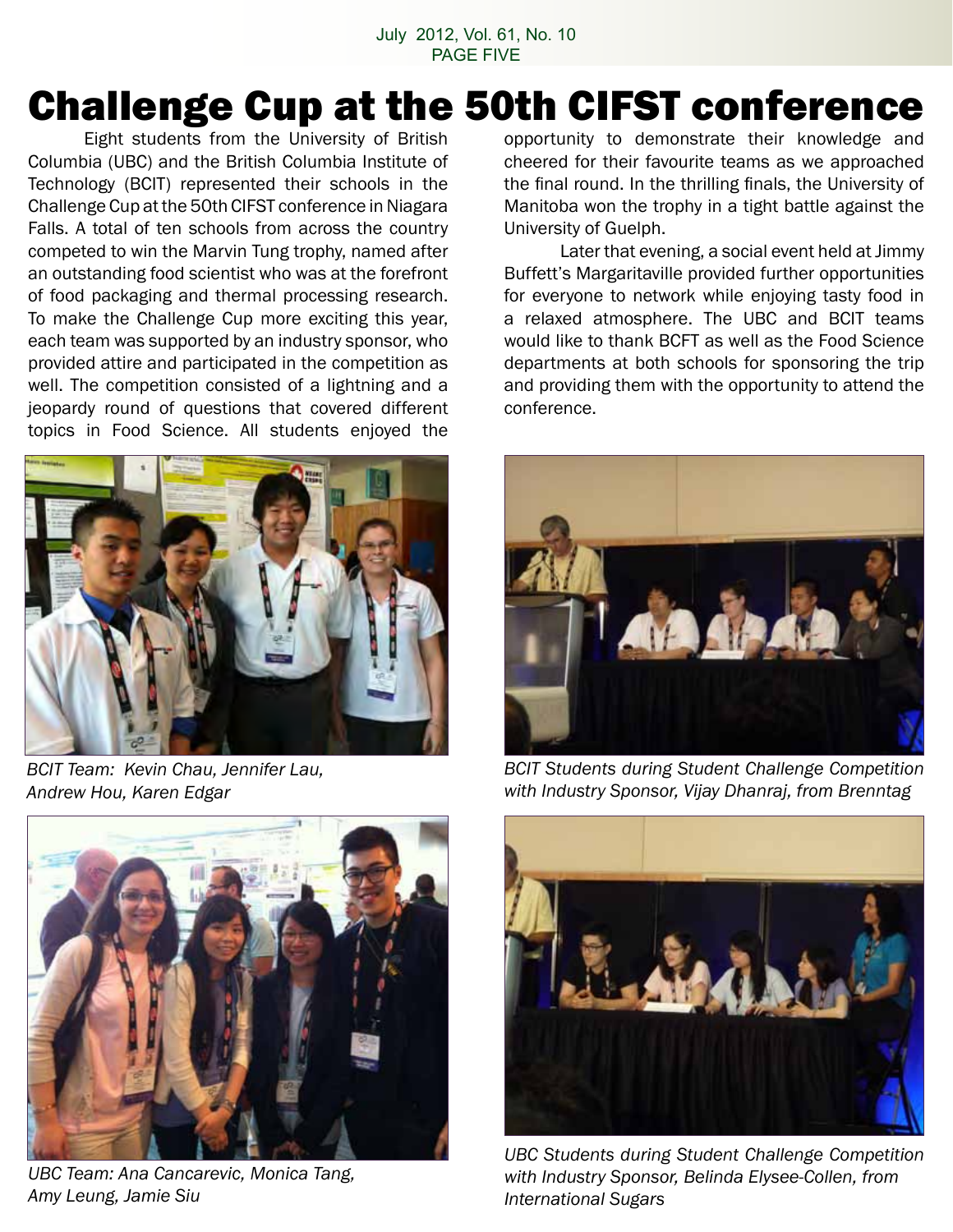### Think About Advertising Your Business in *Tech Talk*

You can't afford to miss this opportunity to advertise!

*Tech Talk* is published approximately nine times a year by the British Columbia Food Technologists Association (BCFT). As the official publication of the association, *Tech Talk* reaches the local audience of individuals in the Food Science and Technology profession - your ad in Tech Talk will keep you on top of our readership of over 300 individuals.

For complete details on placing your ad in Tech Talk, contact:

Nilmini Wijewickreme SGS Canada Inc., 50-655 West Kent Avenue North Vancouver, BC, V6P 6T7 Tel: 604-324-1166 Ext 5294 Fax: 604-324-1177 E-mail: nilmini\_wijewickreme@sgs.com.

 We accept ready-to-print copy of your ad in PDF or TIFF format in color or black & white, or a hard copy of business cards. The advertisements also can be sent via email in any digital format. For example, a high-resolution (300 dpi or better) scanned copy, or digital format (e.g., EPS or PDF) of the ad.

#### RATES

| Business card $(4" \times 2")$               |                                         | \$30  |
|----------------------------------------------|-----------------------------------------|-------|
| Page Sponsor (8" x 2")                       |                                         | \$50  |
| $\frac{1}{4}$ Page Sponsor $(4" \times 5")$  |                                         | \$60  |
| $\frac{1}{2}$ Page Sponsor $(4" \times 10")$ |                                         | \$90  |
| Full Page Sponsor(8" x 10")                  | Rates indicated are on per issue basis. | \$150 |
|                                              | Discounts up to 10% are available for   |       |

**THE SERVICES YOu NEED ALL IN A ONE STOP SHOP**



#### **ANALYTICAL SERVICES**

- Pesticide & Drug Residue
- Trace Elements & Heavy Metals
- **Feed Analysis**
- **Contaminants**
- **Nutritional Labelling & Chemistry**
- **Microbiology**
- Aquaculture & Seafood
- And more

#### **CONTACT DETAILS**

*advertising in multiple issues.*

SGS Canada Inc. 50-655 West Kent Avenue North Vancouver, B.C. V6P 6T7 Tel. (604) 324 1166 Fax. (604) 324 1177 Email : ca.vancouveragrilab@sgs.com

#### **WWW.CA.SGS.COM**

**SGS IS THE WORLD'S LEADING INSPECTION, VERIFICATION, TESTING AND CERTIFICATION COMPANY**

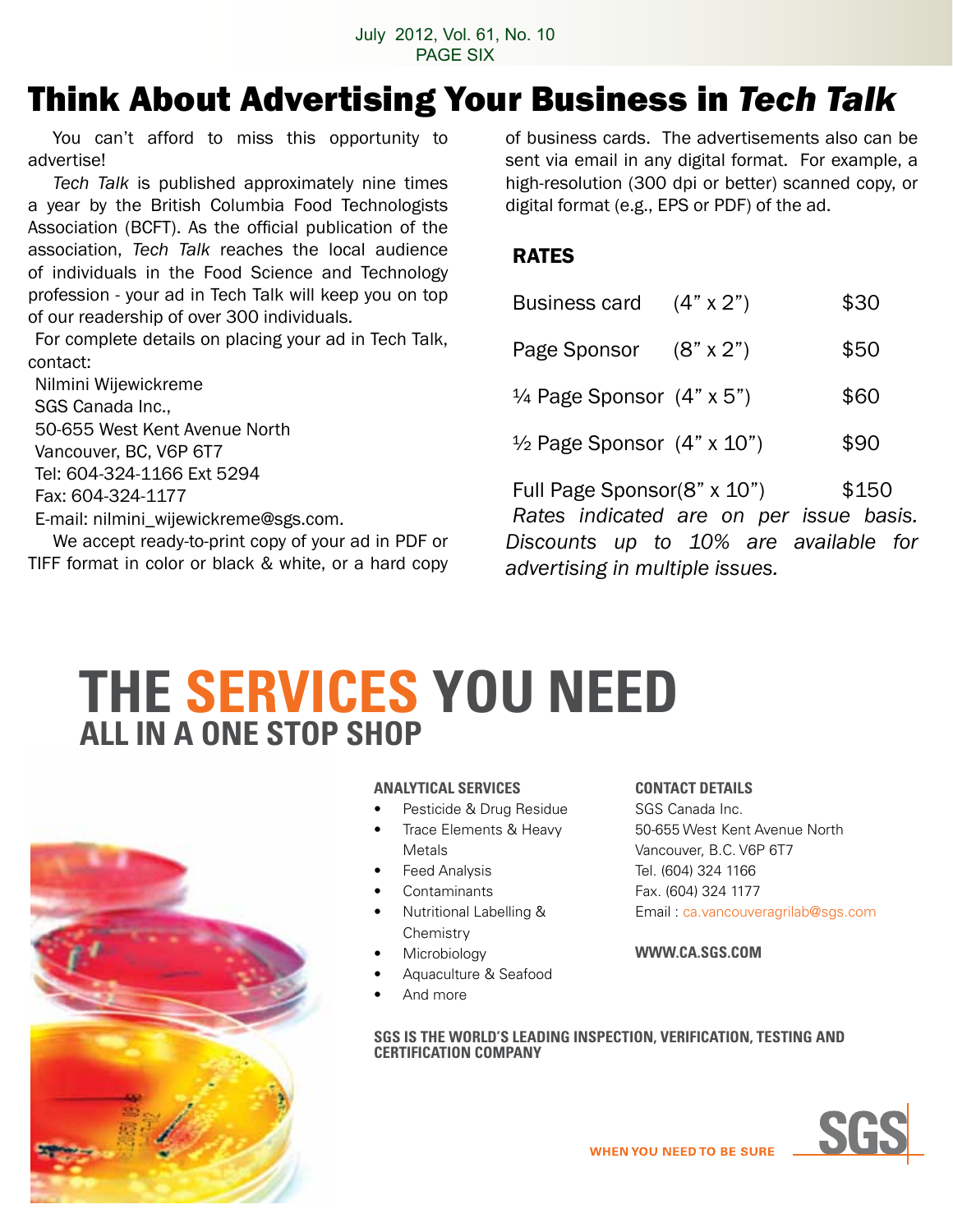#### July 2012, Vol. 61, No. 10 PAGE SEVEN



### For Employers and Job Searchers

 BCFT sponsors 'no-charge' job postings on our website. Please ensure the posting is in pdf or word document form. Optionally, we can provide a form for the job posting.

 Check out the current positions available at this link: www.bcft.ca/employment.html

 For more information or to post a job, please contact Angie Dueck at employment@bcft.ca.



### The BCFT is Looking for You!

 As you know the BCFT is run entirely by volunteers and once again we are soliciting members for their interest in participating in next year's executive. We will have a number of vacancies to fill. Help keep our flame burning bright.

 If you are interested in volunteering please contact Reena Mistry at chair@bcft.ca.



### Calling all UBC FNH, Nutritional Sciences & Food Sciences Grads!

 Are you a graduate of the FNH, Nutritional Sciences, or Food Sciences program at UBC? Then we would like to reconnect with you! The Food, Nutrition and Health program at UBC wants to stay connected with its alumni.

If you are interested, send us a quick e-mail at **fnh.alumni@ubc.ca** to update your contact information (name, email, major and year of graduation).

Or, connect with us by Facebook by joining our group at "UBC FNH Alumni". A great way to stay up-to-date with the program and to connect with former classmates!

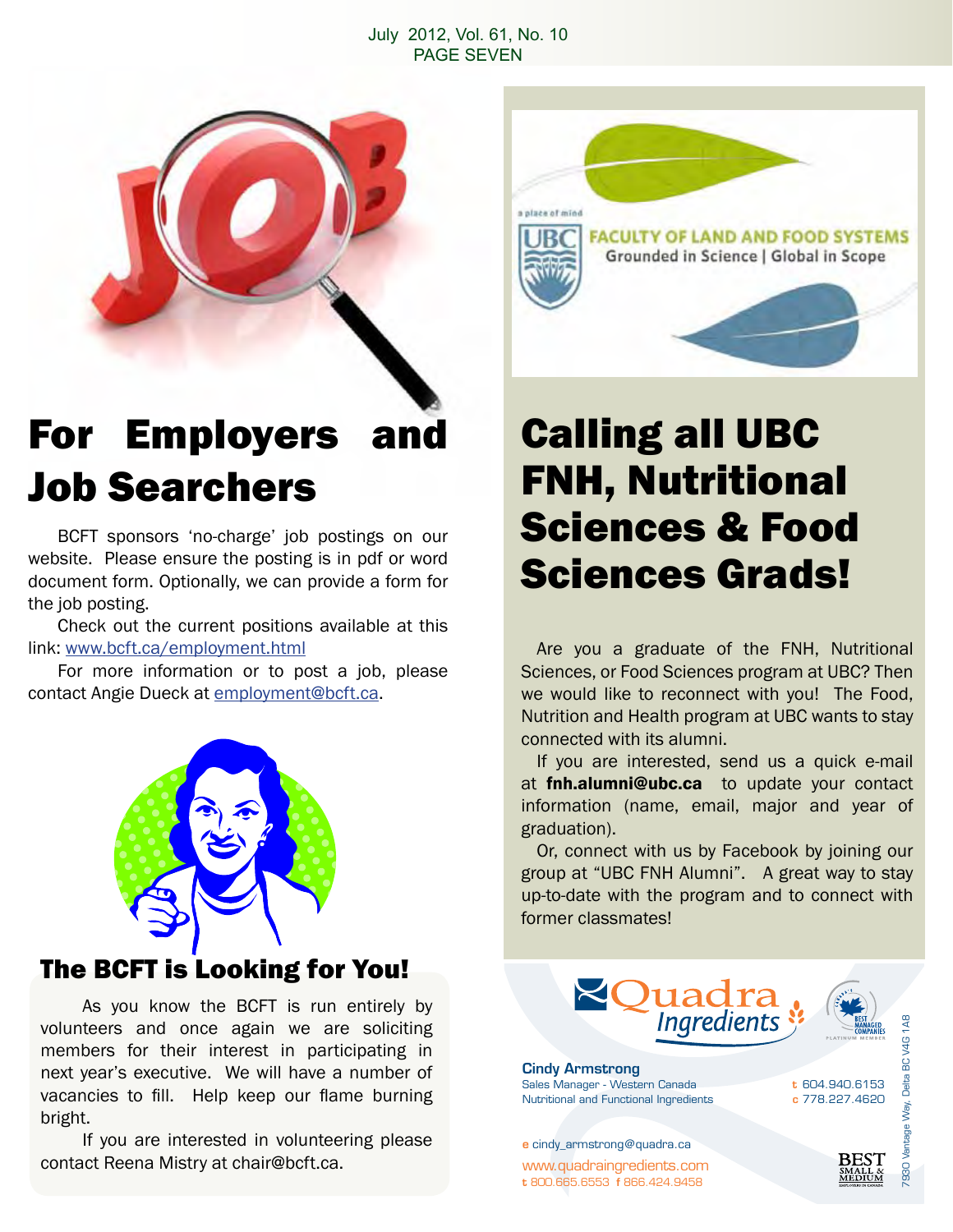# BCFT Website

 Please check out the BCFT website at www.bcft. ca for:

- Up to date information about upcoming BCFT events
- Job Postings (http://www.bcft.ca/employment. html.) for those companies needing a hard working food technologist.



 If you have any feedback or events that you would like posted, please email Angie Dueck at webmaster@bcft.ca.



Fax: 604 681 0567 ggroundwater@bcimporters.net

Saturated Fat Trans Fat

 $120$ 

Cholesterol

otassium

Sodium

**www.bcimporters.ca**





### **Expertise in Food Analysis**

- Microbiology ٠
- **Food Chemistry**
- **Nutritional Labelling**
- **Residue Testing** ш.
- **Environmental Monitoring**  $\blacksquare$

Tel: 604 734 7276 Toll free: 1 800 665 8566 foodsafety-yvr@maxxamanalytics.com